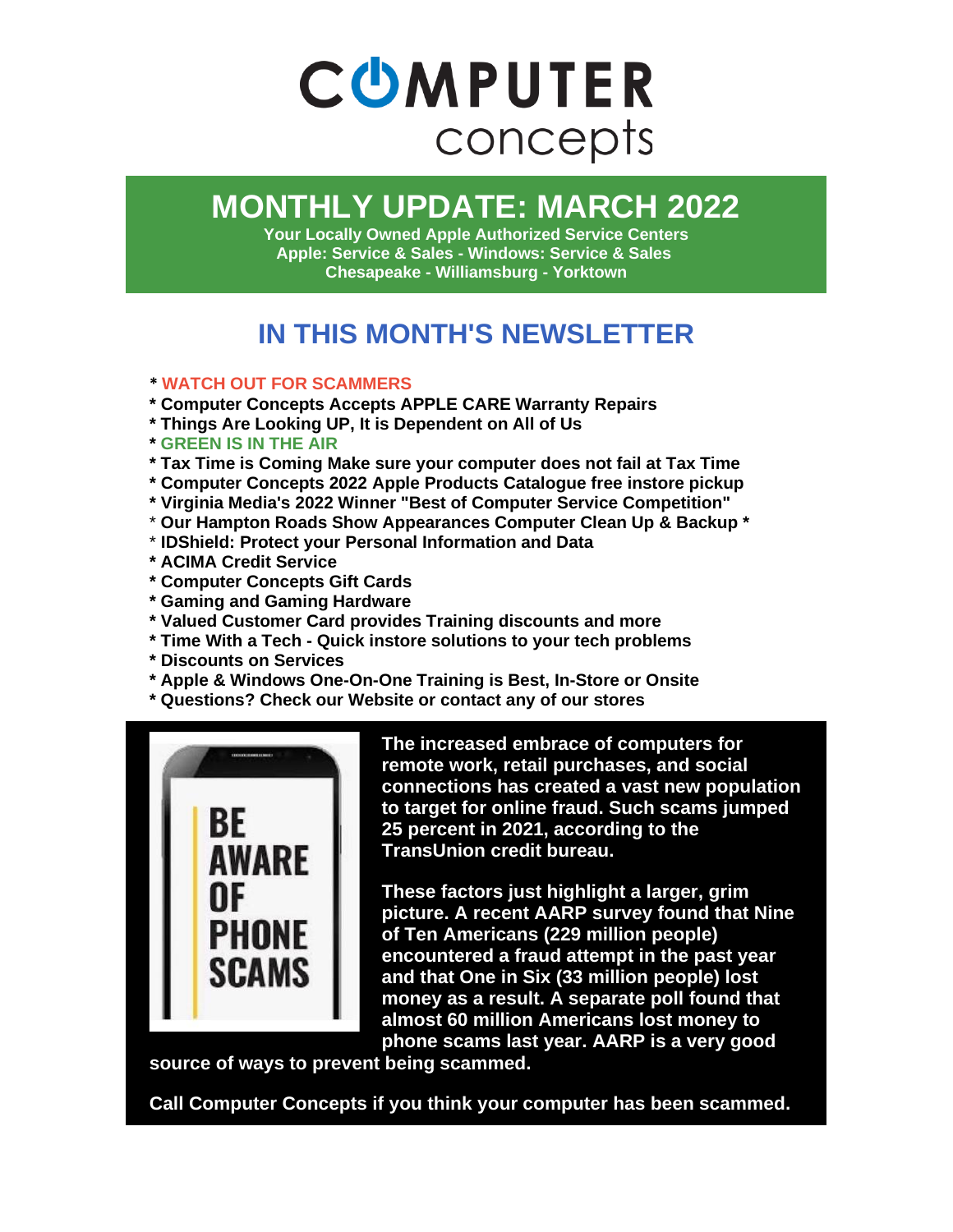#### **Apple Authorized Service Provider**

We're an Apple Authorized Service Provider.

Our Apple-trained technicians use genuine Apple parts, so you can trust us with all your Apple devices



get your Apple product back working the way it should. Our Appletrained technicians use Apple-approved diagnostics and tools on every repair. And we only use genuine Apple parts. This means that all of our repairs are Apple certified and backed by Apple.



#### **COMPUTER CONCEPTS CONTINUES TO BE AVAILABLE TO SUPPORT YOUR APPLE PURCHASE AND SERVICE NEEDS**

**While the APPLE Stores have reduces many of the services they are currently providing, Computer Concepts as an APPLE Authorized Reseller and APPLE Authorized Service Provider can still support your APPLE Products purchase and service requirements.**



**All Computer Concepts locations continue to accept Apple Care repairs.**

#### **WAVY TV10 COMPUTER SERVICE EXPERTS**

**Computer Concepts has been WAVY TV10's Computer Service Expert On Your Side since 2018. Watch for our commercials that normally appear during WAVY News hours. Computer Concepts Representatives appear monthly on WAVY's Hampton Roads Show and provide timely Apple and Microsoft information. All our WAVY commercials and Hampton Roads Show appearances are being added to our YouTube Page.**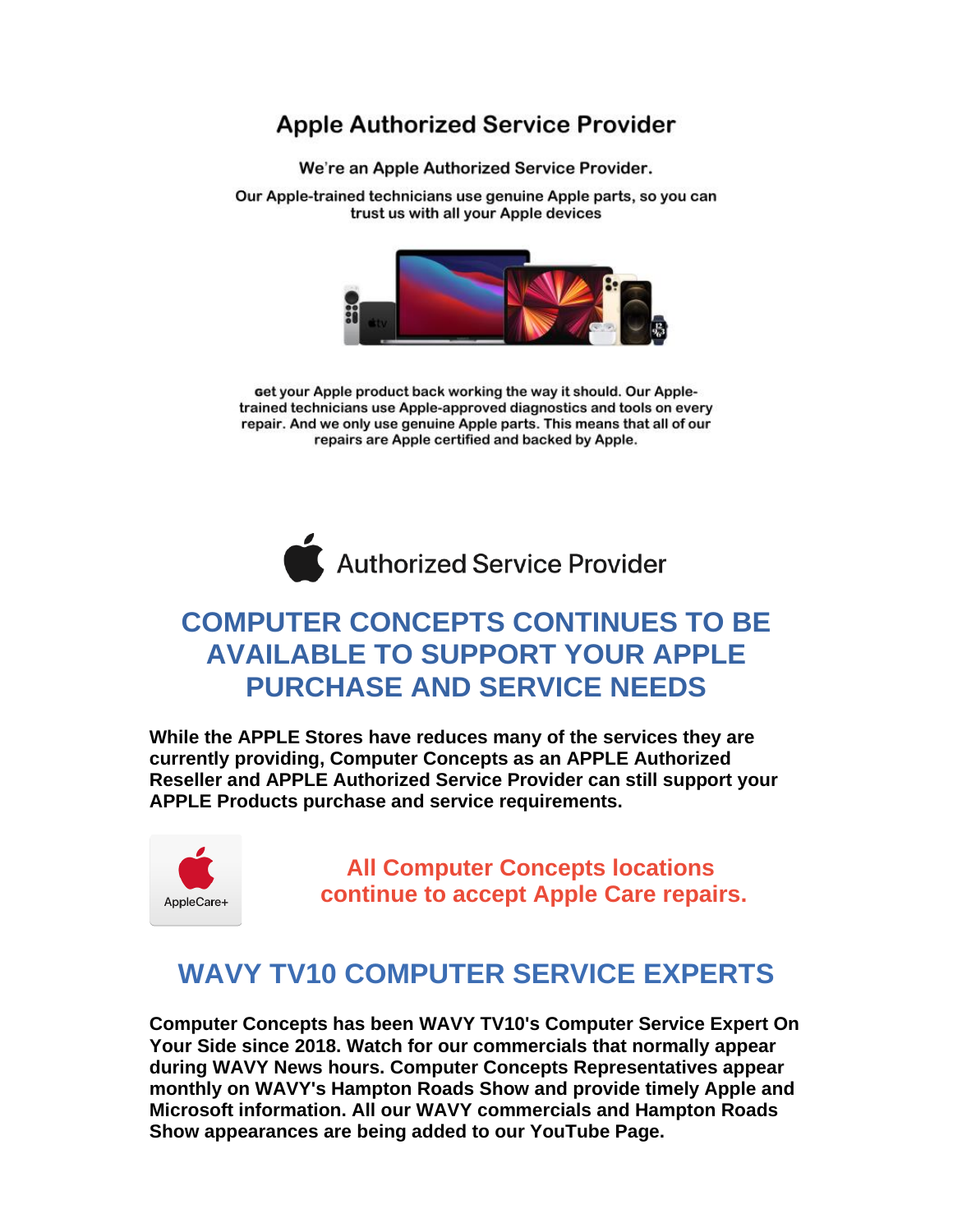#### **THINGS ARE LOOKING UP**



**In line with The State of Virginia, Computer Concepts has revised our in-shop COVID procedures. Are you vaccinated? If not, we require you to wear your protective mask to help protect against the Omicron Strain. The above changes will help Protect our Customers and our Staff.**

# **IT'S GREEN SEASON**



# **TAX TIME 2022**



**It is time for the 2022 TAX SEASON is here. Don't PANIC, If your plan includes the use of your computer, Now is the time to have your Computer Checked and Serviced by the Tech Team at Computer Concepts. Remember, the average Hard Drive has a life expectancy of only 3 to 5 years.**

#### **COMPUTER CONCEPTS 2022 APPLE PRODUCTS CATALOGUE**



**Computer Concepts is proud to announce that our 2022 Apple Products Catalogue is Now available at all our stores. Computer Concepts is an Authorized Apple Reseller. Feel free to stop by one of our stores and pick up a copy of our catalogue. The Catalogue contains information on all current Apple products and pricing. Remember Computer Concepts in conjunction with ACIMA Credit Service offers financing.**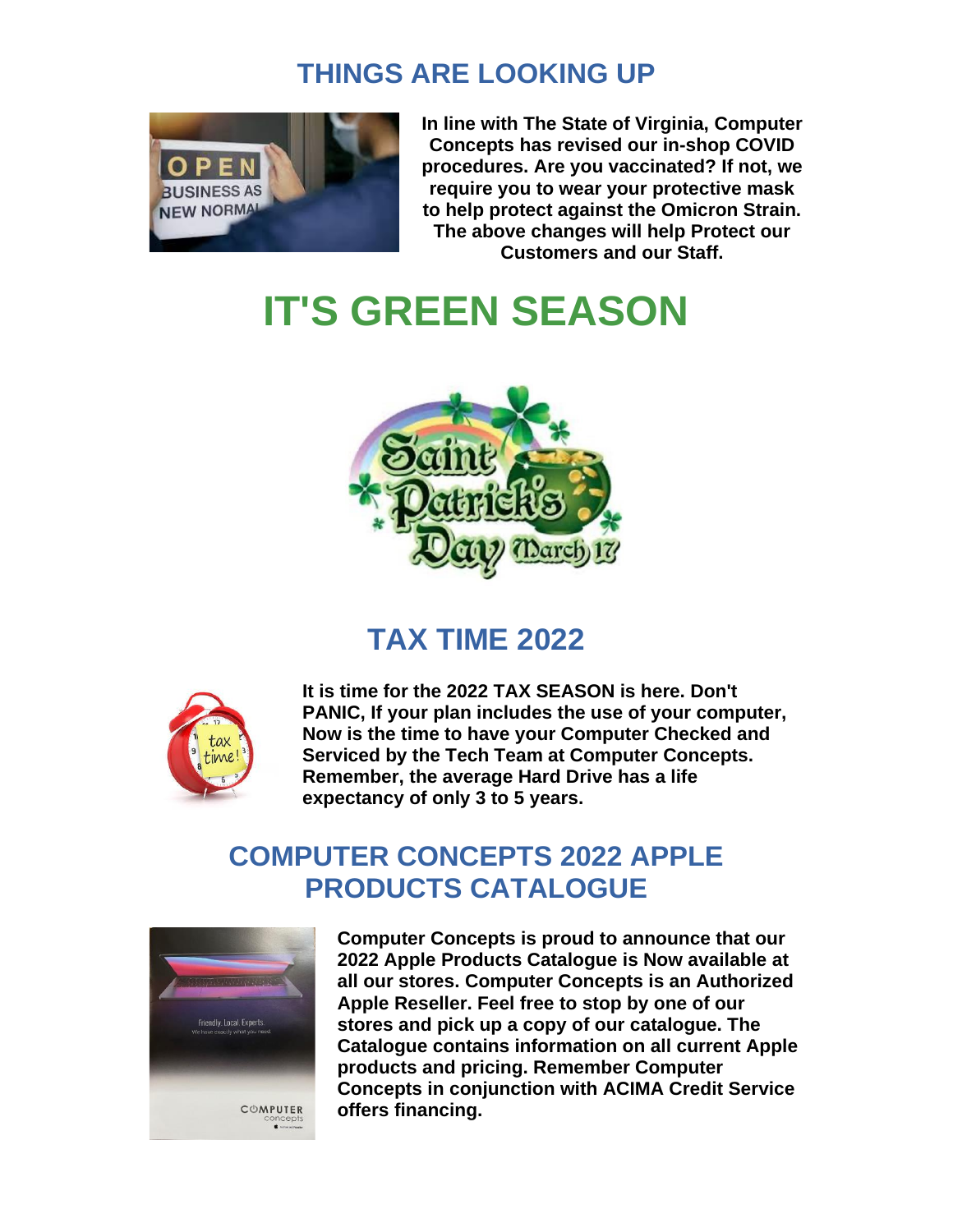#### **VOTED BEST COMPUTER SERVICE IN 2021 WE ARE COMPETING AGAIN IN 2022**

**Computer Concepts will be competing in Virginia Media's 2022 Contest. All three Computer Concepts stores will compete in the "Best Computer Service" category for their area.**

**Computer Concepts Chesapeake will compete in Virginia Pilot's Campaign. Computer Concepts Williamsburg will compete in Virginia Gazette's Campaign.**

**Computer Concepts, Yorktown, will compete in the Daily Press Campaign.**

**Voting will take place from May 8 thru 31, 2022. Additional information will be provided in future Computer Concepts Monthly Update.**

- **- CC Chesapeake Has Won Every Year Since 2019**
- **- CC Williamsburg Has Won Every Year Since 2009**
- **CC Yorktown Has Won Every Year Since 2015**



**CC CHESAPEAKE** 

**CC WILLIAMSBURG** 

**CC YORKTOWM** 

#### **A SPECIAL THANK YOU TO ALL THAT VOTED FOR US**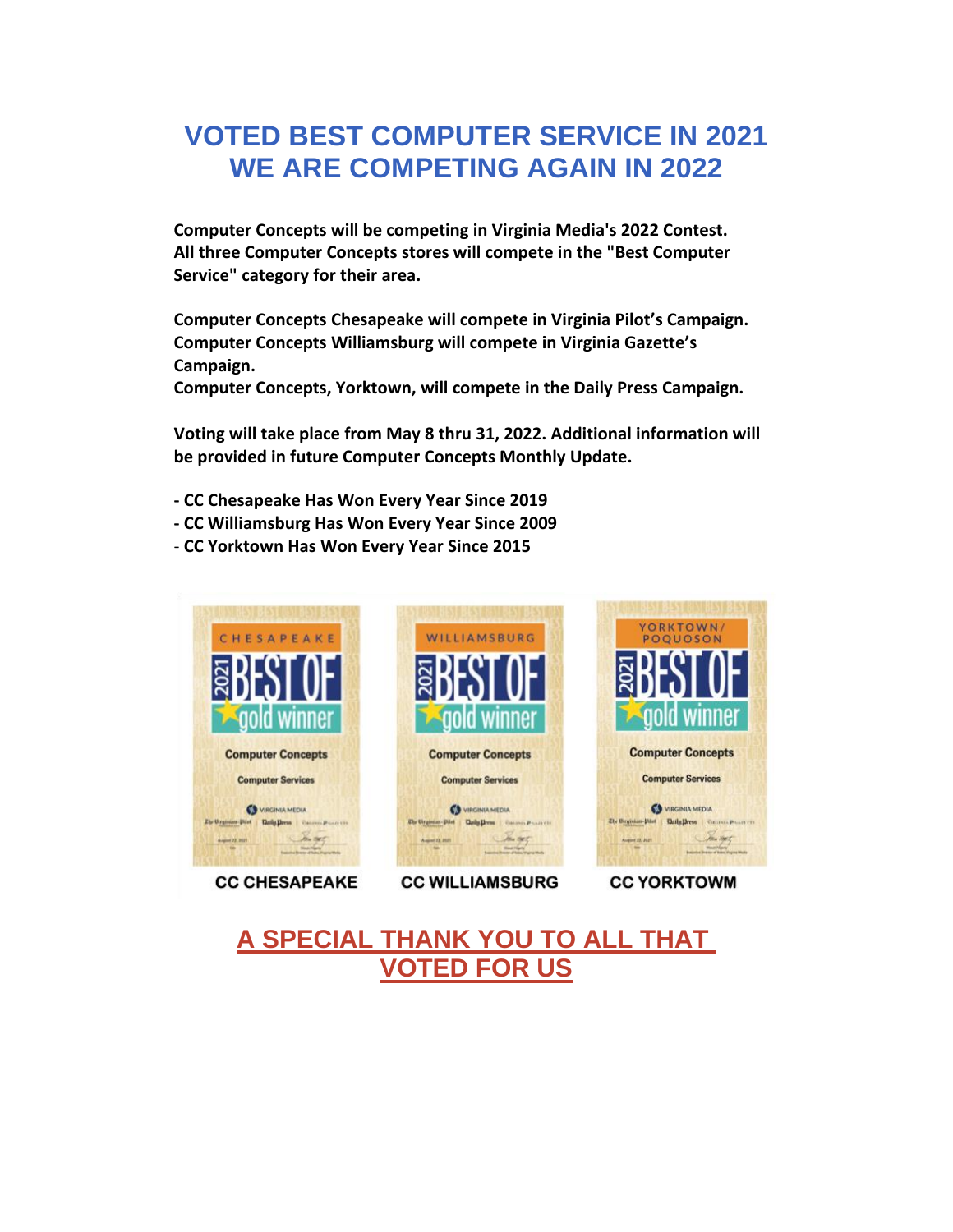### **HAMPTON ROADS SHOW, FEB 14, 2022**



**Computer Concepts returned to WAVY TV10's Hampton Roads Show in February with Information on Cleaning Up Your Computer**

**Click On Picture To View the HR interview for February**

**Our Expert Technician will return to the Hampton Road Show March 31st, 2022 to provide information on World Back-Up Day**

# **RECYCLE YOUR OUTDATED "IT" HARDWARE**



**Back to School time is here. Now is the time to clean, service, or replace your current computer hardware to support the new school year. Wondering what to do with your old IT equipment. Many IT items contain Hazardous Waste that must be processed by a registered Hazardous Waste professional. Computer Concepts accepts broken** 

**computer products dropped off at our stores. Later, our Recycler picks up those broken products and then renders the hazardous materials safe for the environment. Computer Concepts does not charge for damaged, and inoperable equipment dropped off at our stores for recycling.**

# **IDShield**



**You do a lot online, including Surfing, streaming, socializing, shopping, and much much more. Most of us don't want to think** 

**about it, but the reality is that your private data and info can be stolen with just a keystroke.**

**Rather than leaving security up to chance, you can proactively arm yourself against cybercrime and reputation hijacking. IDShield, your allinclusive solution to identity protection, monitoring, and restoration. Computer Concepts remains committed to assisting our customers to protect their Personal Information and Data. Ask one of our employees for more information on IDShield or Click the IDSHIELD button on our webpage.**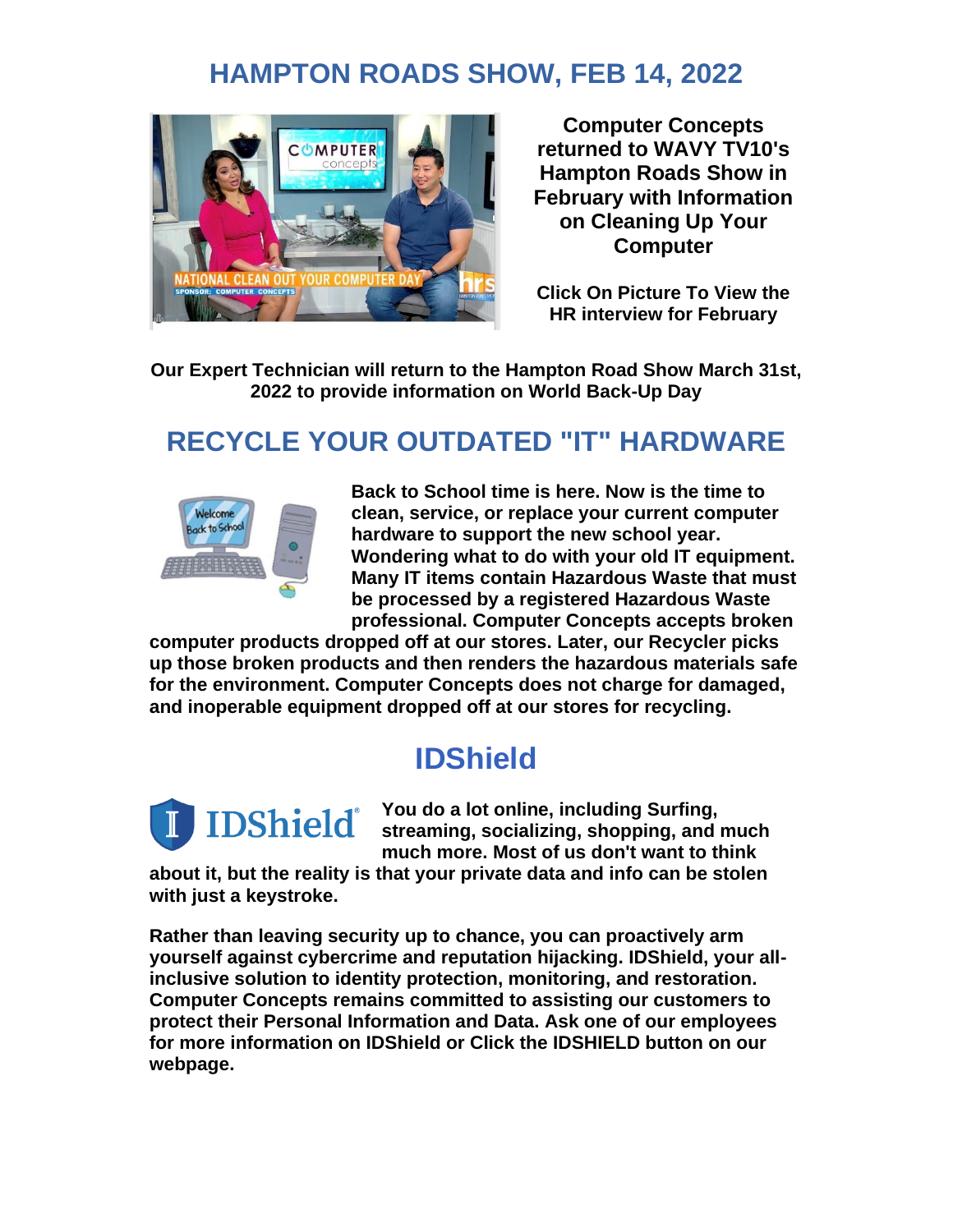# **ACIMA CREDIT SERVICES**

**COMPUTER CONCEPTS has teamed with ACIMA Credit Services to allow Time payments on your purchases. Text ACIMA directly.**



**CHESAPEAKE WILLIAMSBURG YORKTOWN**

# **COMPUTER CONCEPTS GIFT CARDS**



**Computer Concepts Gift Cards are available in each of our stores and redeemable at all of our store locations. Our cards are the perfect choice for Holidays, Anniversaries, Birthdays, and any other occasion when you're just not sure what to give. Gift cards are available in any dollar amount you might need.**

*Everyone Loves to Receive a Gift Card!*



# **GAMING AND GAMERS**

**All Gamers want the best experience they can wring out of their systems by swapping components and adding new accessories to improve their gaming experience and competitive edge. Don't hesitate to talk to us about ways to make your Gaming even better.**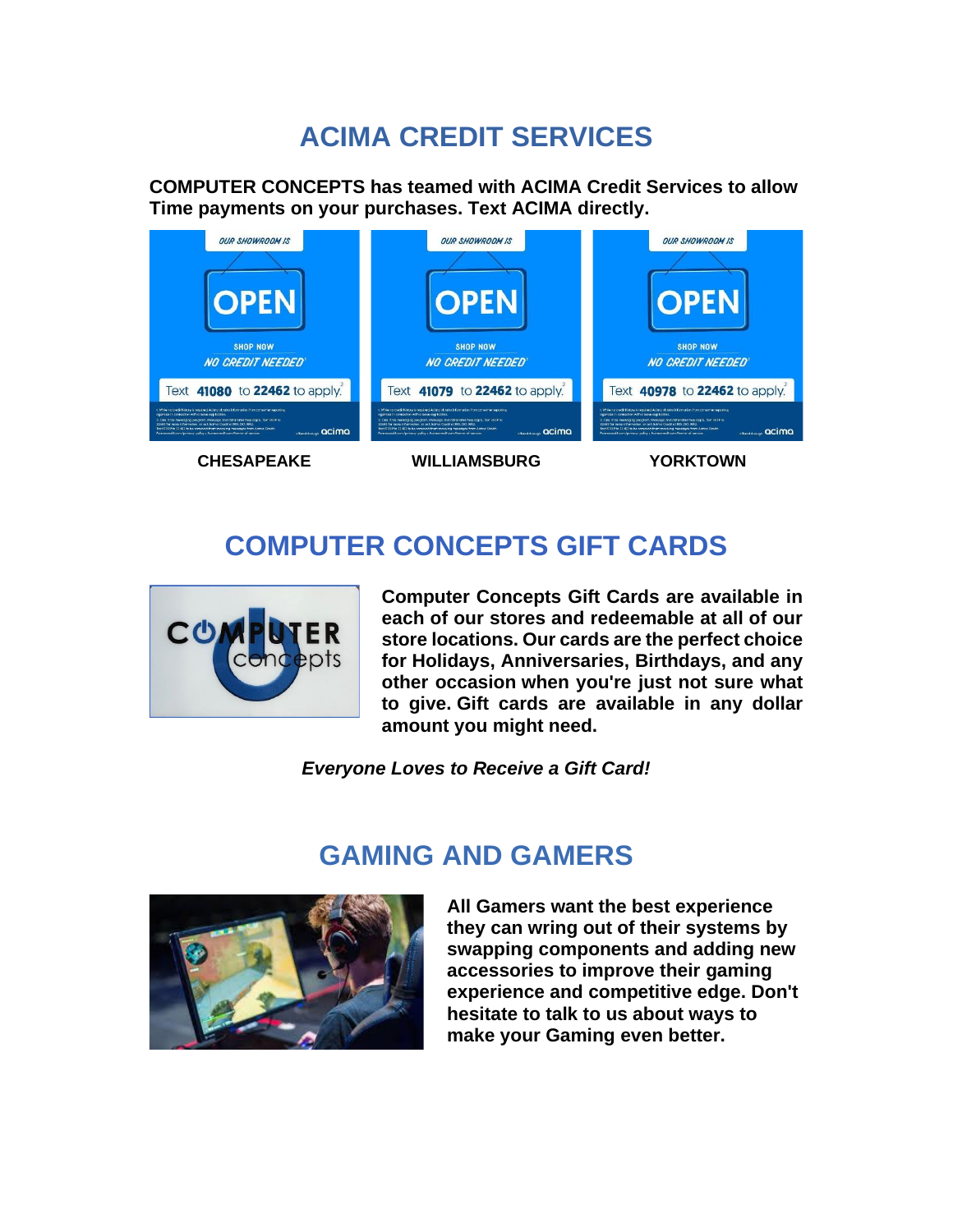# **VALUED CUSTOMER CARD**

#### **COMPUTER** \$99 concepts **Valued Customer Card Good for** \$25 Credit Towards (Training/TechTime)  $\bullet$ **Free Prioritization on Service (\$49 Value) Free Watchman Monitoring (\$199 Value) Good at any Computer Concepts location for** one year from date of purchase

**Computer Concepts Valued Customer Card Program features The Watchman Monitoring Service (\$199 value); a \$25 credit toward One-On-One training or Time with a Tech; & Free Prioritization Emergency Services (\$49 value) for an entire year!**

#### **ONE-ON-ONE TRAINING**



**Apple and Windows** *One-On-One Instructor Lead Training*

**Learn about your computer and its software. Dick Smith, your One-On-One Training Instructor, has over twelve years as Computer Concept's Apple and Windows customer training instructor.**

**For A Better Training Experience, One-On-One Training Sessions are the standard at Computer Concepts. Conversations between the student and the instructor prior to their training session allow the instructor to personalize One-On-One training sessions.**

**Training Handouts for sessions are provided at the beginning of most Apple and Windows 10 training. Windows 10 and 11 Sessions and Windows 10 apps continue to be popular training topics. Apple Training for iPhone 12, iPad, iPad Pro, iPad Air, MacBook Pro, MacBook Air, and iMac are available.**

**Students and Instructors who wear masks are welcome as are those who go without masks. All training sessions are One-On-One which allows for only one Instructor and one student per session. The Cost of a 90-minute training session is \$59.00. Onsite Training sessions in-home or in a business are \$125 for a 90-minute session.**

*A Valued Customer Cardholder may use the \$25 credit as authorized by their card for One-On-One Training or Time With a Tech.*

**Contact Mr. Smith directly to schedule your session or just talk about your training goals. Mr. Smith's phone number is 757 870-8703. His email is: [dsmith@mycomputerconcepts.com](mailto:dsmith@mycomputerconcepts.com)**